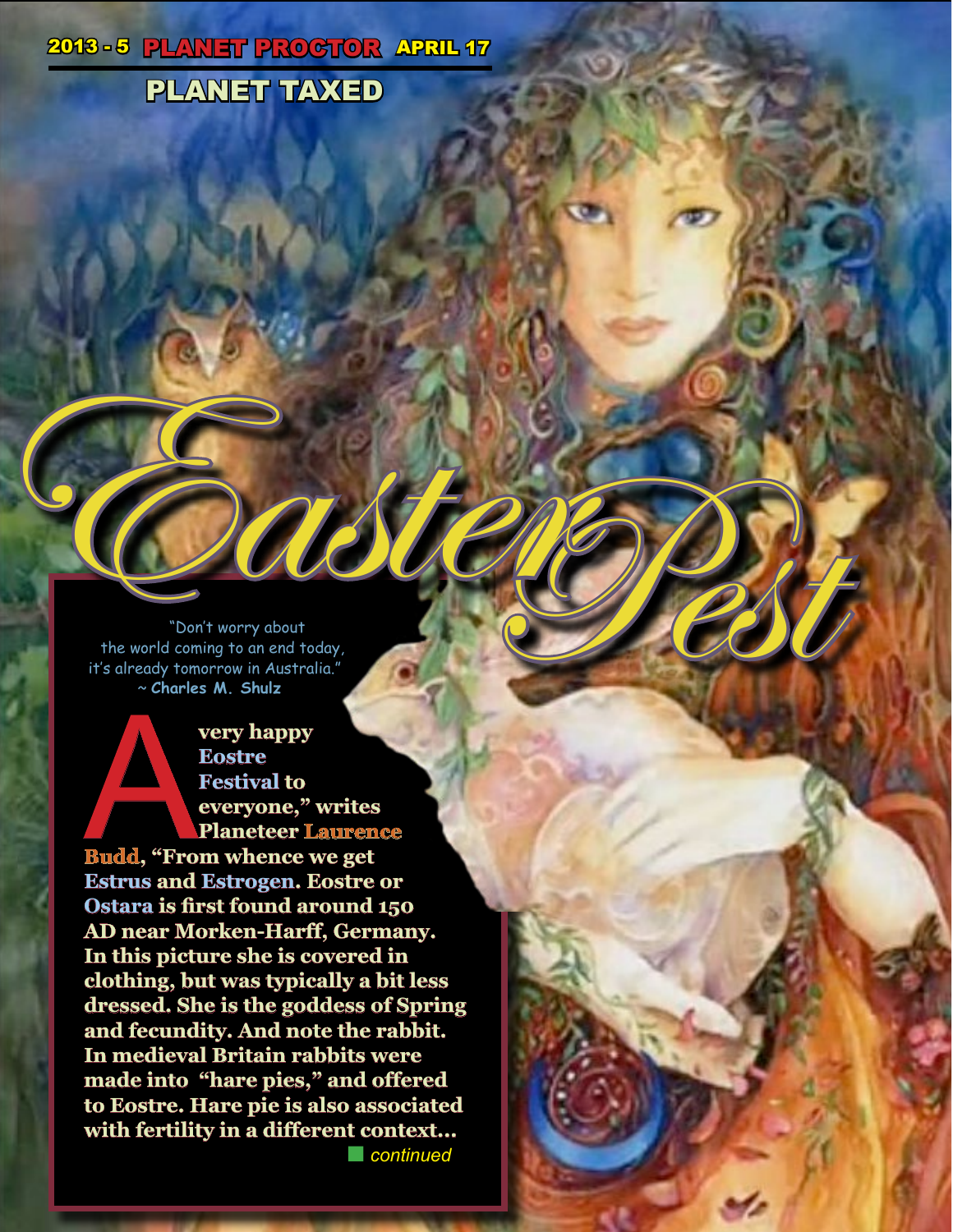"When Eostre was vilified as a pagan god by the Christian church, rabbits were claimed to be a familiar of witches – evil bunnies. (As in *The Search for the Holy Grail.*)

"**Jacob Grimm** of the **Brothers Grimm** noted: 'This Ostarâ, like the [Anglo-Saxon] Eástre, must in heathen religion have denoted a higher being, whose worship was so firmly rooted that the Christian teachers tolerated the name, and applied it to one of their own grandest anniversaries…

"Later, some pagan goddesses were made into Christian saints as a concession by the church, such as **Brigid**. But Eostre, being the deity of the Festival of Spring, became the name of this Christian rebirth and the arrival of spring." Now you know…

> "Too much of a good thing can be wonderful." ~ **Mae West**

#### THEY DO IT THEIR WAY

*LA Times*' **David Zucchino** writes that the "**Sovereign Citizen**" movement, numbering between 100,000 and 300,000, is classified by the FBI as an "extremist antigovernment group" claiming exemption from local, state, and federal laws. To them, a police officer is just a guy in a costume and they won't produce a driver's license, demanding that the cops recite oaths of office and fill out long questionnaires. Since 2000, they've killed at least six.

They never pay income taxes because they believe that the U.S. Treasury has set up a "secret money account" for every citizen, to be reclaimed through an arcane system of legal filings known as "redemption." They also demand hundreds of dollars in reimbursements for time spent stopped by officers or spent in court answering charges – called "paper terrorism."

And since Sovereigns believe U.S. currency is worthless and recognize only precious metals, many squat in foreclosed homes and pay with "photos of silver dollars."

They even hold **Sovereign Seminars** for cash to tell you your money has no value. At one meeting, a silver-tongued sovereign told a rapt audience how to redeem millions of dollars from those secret Treasury accounts and how to evade taxes. When it was discovered that the lecturer actually worked for the U.S. Postal Service, he said he needed the job to underwrite his ideology.

"Man is free if he needs to obey no person but solely the laws." ~ **Immanuel Kant**

#### DON'T MIND ME

Recent scientific studies as report in *The Week* reveal that a "mind meld" may already be a reality since **Duke University** scientists have connected two rat brains to



allow them to communicate only by thought. "I think," wrote one researcher, "that it will be possible one day to transfer an abstract thought."

And what's more, *The Times* recently revealed that computers can learn to read our dreams. Japanese researchers have programmed computers to recognize images in dreamers in the earliest stages of REM through printouts capable of tracking blood flow in the brain, which represents neurons at work.

The researchers woke the subjects about every six minutes to get reports of what they "saw" before the images faded from memory, and then coordinated links between brain patterns and recalled images. Sounds like a reverse Rorschach, don't it?

"Hipness is not a state of mind, it's a fact of life." ~ **Julian 'Cannonball' Adderley**

Now that's the American way!

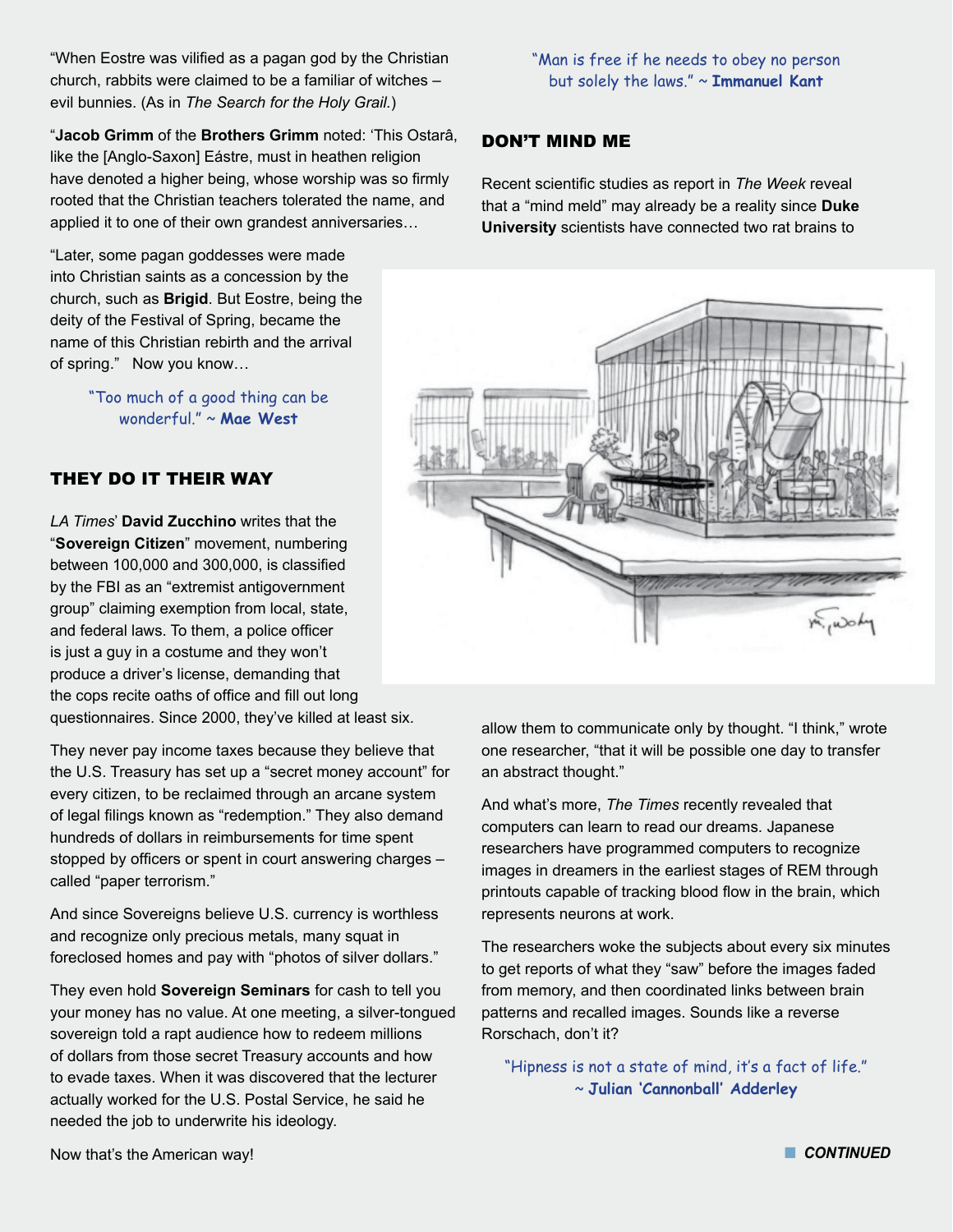#### NUNSENSE

A cabbie picks up a nun and she can't help but notice that the good-looking driver can't keep his eyes off of her through his rear-view mirror. She asks him why he's staring and he replies, "I'll tell you, but first I have a question for you, which I hope won't offend you."

"My son," says the nun, "When you have been married to the Lord for as long as I have, you've heard everything. There's nothing you could possibly say to offend me."

"Good then Sister, because I confess I've always had a fantasy of making out with a nun."

"Well, my son, I'd be happy to oblige -- but only if you are single and Catholic."

The excited driver says happily, "Yes, I am both: single and Catholic." So they pull over into an alley, the cabbie jumps into the back seat, and they go at it, hot and heavy, for about ten minutes. But when they get back on the road, the driver bursts into tears.

"My dear child," exclaims the disheveled sister, rearranging her habit, "Why are you so upset?"

"Forgive me, Sister," he says between sobs. "I have sinned. I lied to you: I'm actually married and Jewish!"

"That's OK," says the nun. "My name is actually Kevin and I'm going to a costume party."

"I'll bet cannibals were really disappointed with elbow macaroni." ~ **Donni**

#### IS THIS TRUE, MAN?

"Today the forces of liberalism face a crisis. The people of the United States must make a choice between two ways of living – a decision that will affect us the rest of our lives and our children and our grandchildren after us. **YOU** 

> WANT A PIECE OF

> > Astr. 1 Tiepucart **FLACE CTURRERA**

"On the other side, there is the Wall Street way of life and politics. Trust the leader! Let big business take care of prices and profits! Measure all things by money! That is the philosophy of the masters of the **Republican Party**. Well, I have been studying the Republican Party for over 12 years… and by this time I have discovered where the Republicans stand on most of the major issues. Since they won't tell you themselves, I am going to tell you.

"Republicans approve of the American farmer, but they are willing to help him go broke. They stand foursquare for the American home – but not for housing. They are strong for labor – but they are stronger for restricting labor's rights. They favor minimum wage – the smaller the minimum wage the better. They endorse educational opportunity for all – but they won't spend money for teachers or for schools. They think modern medical care and hospitals are fine – for people who can afford them. They consider electrical power a great blessing – but only when the private power companies get their rake-off. They think the American standard of living is a fine thing – so long as it doesn't spread to all the people.

"And they admire the Government of the United States so much that they would like to buy it."

So said President **Harry S. Truman** in an address in St. Paul on *October 13, 1948*.

> "Michael J. Fox's middle name is Andrew." ~ **Phil's Phunny Phacts**

#### YOU'RE FEELING SLEEPY

**WHERE** THE Buck **STOP** 

It was entertainment night at a **Boca Senior Center** and Herb the hypnotist exclaimed, "I'm here to put you into a trance. I intend to hypnotize each and every member of

the audience." The excitement was almost electric as Herb withdrew a beautiful, antique pocket watch from his coat.

"I want you each to keep your eyes on this antique watch. It's a very special watch. It's been in my family for six generations." He began to swing the watch gently back and forth while quietly chanting, "Watch the watch, watch the watch, watch the watch.... "

The crowd became mesmerized as the beautiful timepiece swayed back and forth, light gleaming off its golden surface. Hundreds of eyes followed the swaying watch until, suddenly, it slipped from the hypnotist's fingers and fell to the floor, breaking into pieces! **REMEMBER** 

> "SHIT!" said the hypnotist. It took three days to clean up the Senior Center.

"If you don't want to be noticed, get out of the spotlight." ~ **Rick Lenz**, author of "North of Hollywood"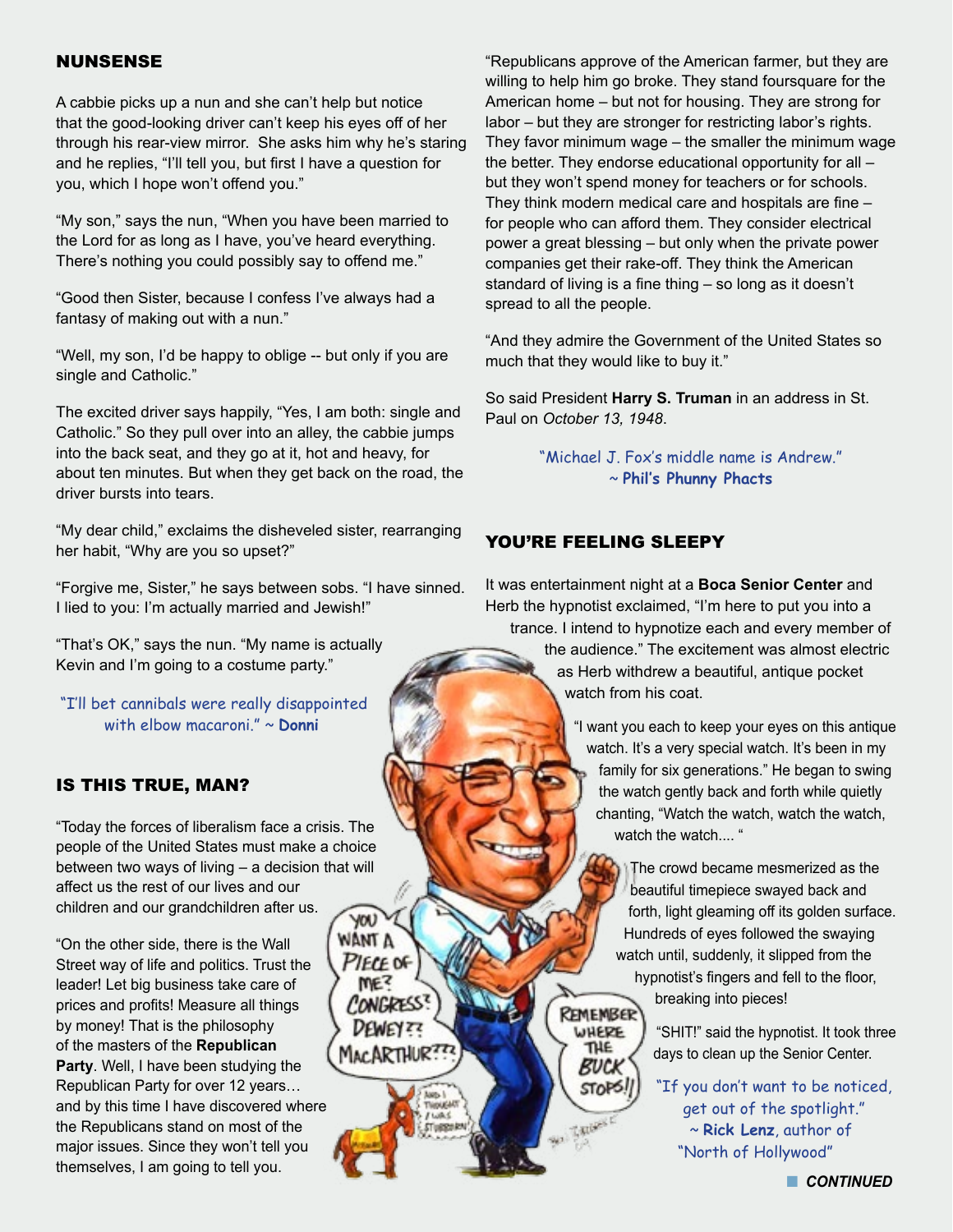#### TED'S A BEAR

**TED** officials recently withdrew their endorsement for a West Hollywood event titled **Brother, Can You Spare a Paradigm?**, because it seemed to be promoting "pseudoscience" and featured speakers like **Russell Targ** (below with one of his books) who was to talk on "The Reality of ESP: A Physicist's Proof of Psychic Abilities."

With over 2000 TEDx events already scheduled, officials felt it could damage their ability to recruit scientists and other credible speakers in the future.

"There is no bright and shining line between pseudoscience and real science," they declared, "and purveyors of false wisdom typically share their theories with as much sincerity and earnestness as legitimate researchers. We feel that

the pseudoscience struggle is an important one [and] cannot give undo legitimacy to false evidence and selective logic – regardless of brilliant packaging."

But the Paradigm organizers countered that TED is embracing anti-science itself. "As science is, at its most fundamental level, about the facts and details," they wrote, "it's rather curious that they would make a case for being on the side of science – but avoid addressing the science." I KNEW they were going to say that…

"You grow up the day you have your first laugh – at yourself." ~ **Ethel Barrymore**

#### A PENNY FOR YOUR HOTS

Keith and his wife are having

hard times, so they decide that she'll become a hooker. She's not quite sure what to do, so Keith says, "Stand in front of that bar and pick up a guy. Tell him you charge a hundred bucks. Any questions and I'll be parked around the corner."

She stands outside the bar for about five minutes showing her leg, when a guy pulls up and asks "How much?" She says, "A hundred dollars." He replies, "All I got is thirty."

She says, "Hold on," and runs back to Keith and asks, "What now? What can he get for thirty?"

"A hand job," Keith replied. She runs back and tells the guy all he gets for thirty dollars is a hand job. He agrees and she gets in the car. He unzips his trousers, and out pops this huge willy. She stares at it for a few seconds and says. "I'll be right back."

"What's wrong?" asks Keith. "Is there any chance," she says, "You could lend this guy seventy bucks?"

"There is no expedient to which a man will not resort to avoid the real labor of thinking. ~ **Sir Joshua Reynolds**

**n** *CONTINUED* 

**Russell Targ** 

**Remote Vie Stanford Research Featuring Exclusive Rare** of Uri Geller at Seu